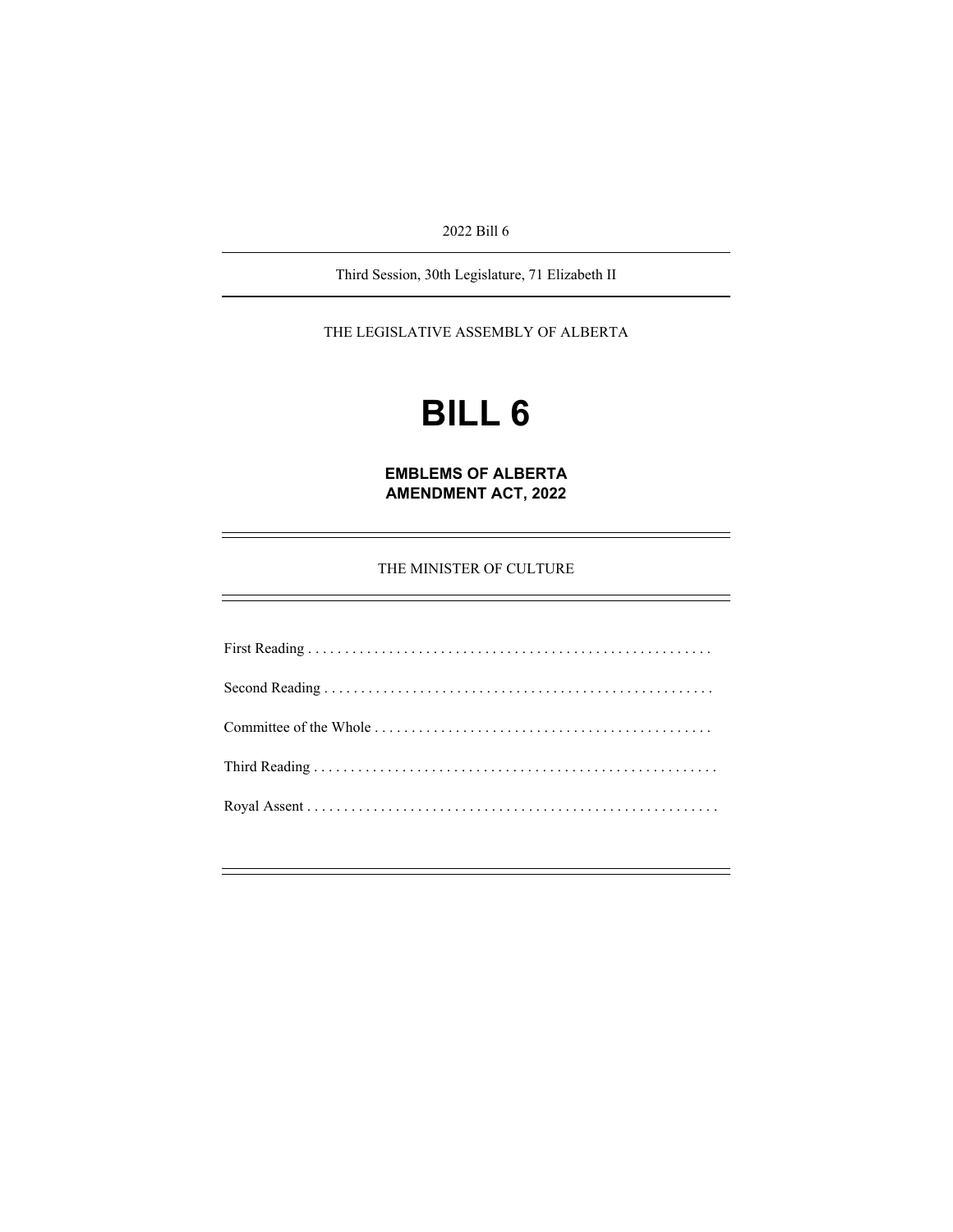*Bill 6* 

# **BILL 6**

2022

# **EMBLEMS OF ALBERTA AMENDMENT ACT, 2022**

*(Assented to , 2022)* 

HER MAJESTY, by and with the advice and consent of the Legislative Assembly of Alberta, enacts as follows:

#### **Amends RSA 2000 cE-6**

**1 The** *Emblems of Alberta Act* **is amended by this Act.**

**2 Section 1(b) is amended by adding the following after subclause (vii):**

- (vii.1) the official gemstone of Alberta;
- **3 The following is added after section 7:**

### **Gemstone of Alberta**

#### **Official gemstone**

**7.1** The gemstone known as ammolite is hereby adopted as the official gemstone of Alberta.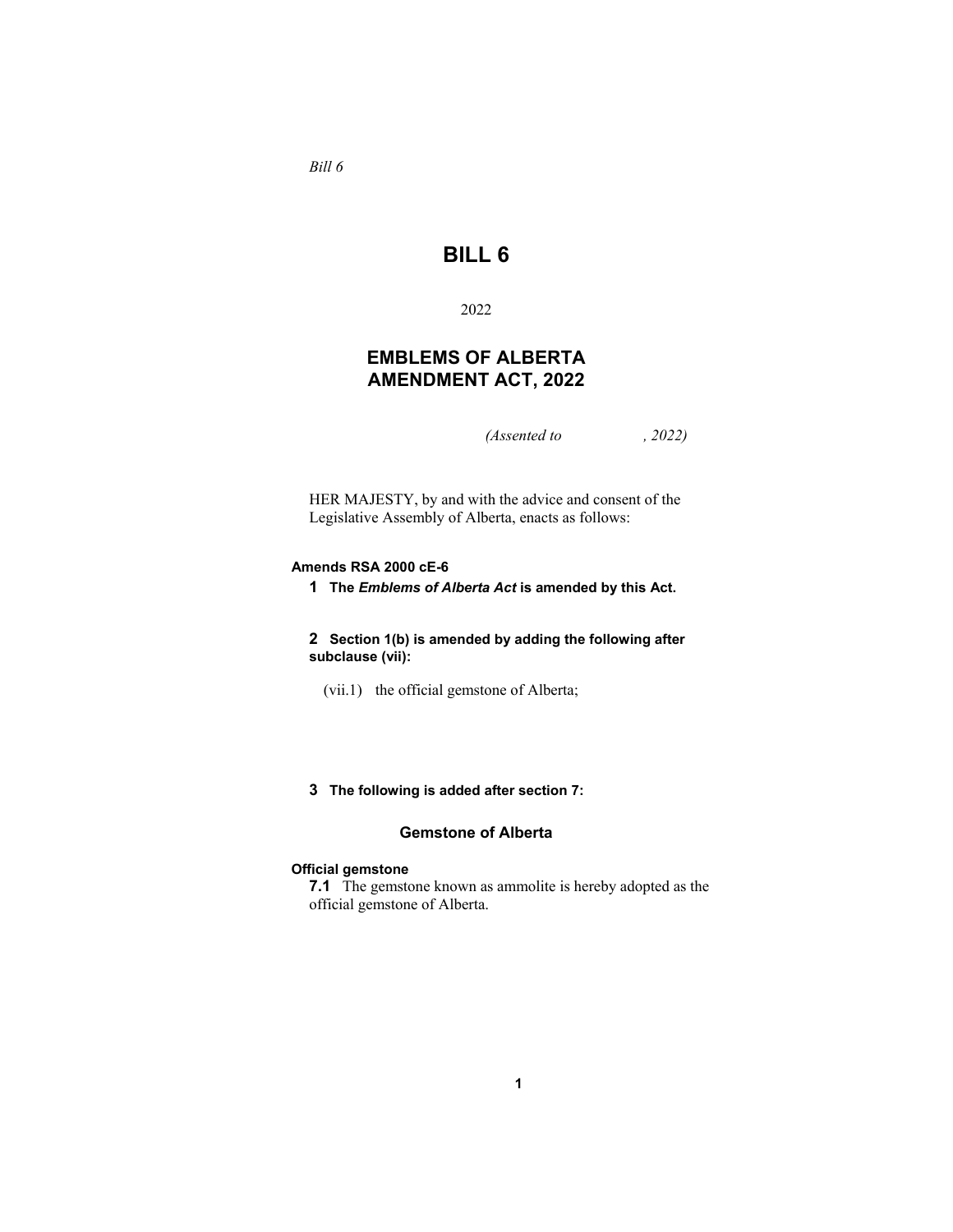## **Explanatory Notes**

**1** Amends chapter E-6 of the Revised Statutes of Alberta 2000.

- **2** Section 1(b) presently reads in part:
	- *1 In this Act,*
	- *(b) "official emblem" means* 
		- *(vii) the official stone of Alberta;*
- **3** Gemstone of Alberta.

**1** Explanatory Notes